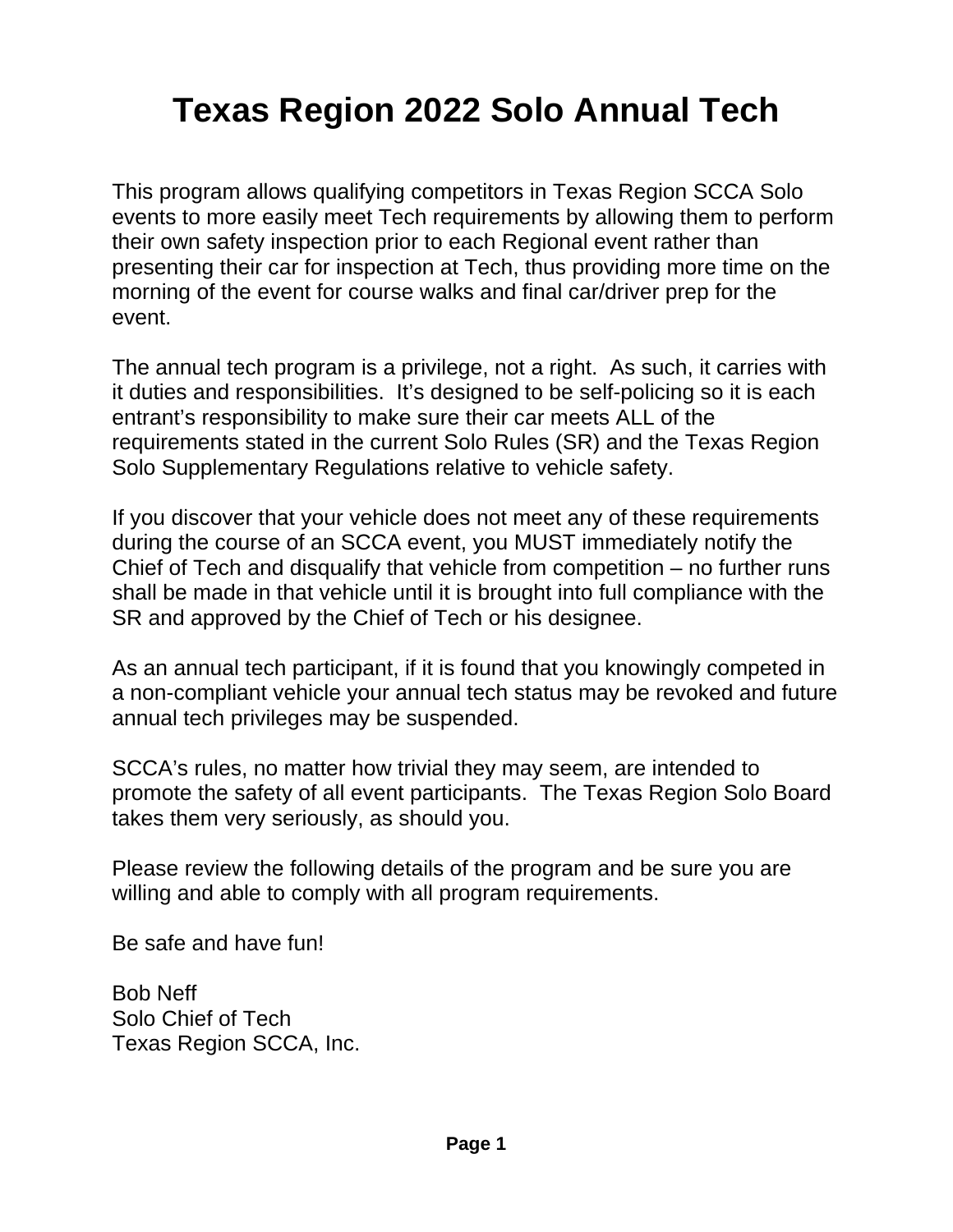# **Assumptions and Disclaimers:**

**Presenting a vehicle that is safe to operate and is in compliance with the SCCA Solo Rules (SR) is the responsibility of the competitor.** The Solo safety inspection conducted at each event by the Texas Region Tech staff (as outlined in Section 3.3 and other relevant sections of the SR) is an aid to help competitors spot obvious and common deficiencies, but this inspection IN NO WAY relieves the entrant of their responsibility to properly maintain and monitor their vehicle for safe operation.

Safety cannot be "inspected in". No matter how thoroughly a safety inspection is done by the Tech staff, a deficiency in mechanical maintenance practices or vehicle design may result in hazards that are not detected by the Tech inspectors.

# **Who is eligible?**

- To be eligible for Annual Tech for the 2022 season, you must have previously participated in a minimum of five (5) Texas Region Solo events – a list of those eligible is appended below. Experienced competitors not meeting this requirement can request a waiver from the Chief of Tech, which may be granted at the Chief's discretion.
- Beginning in 2011 the SCCA Solo Rules no longer require annual tech participants to have a printed copy of the SR, however it's **strongly recommended** that competitors familiarize themselves with those provisions in the SR related to vehicle safety as well as any relevant provisions in the Texas Region Solo Supplementary Regulations. As stated in 4.1.B of the SR, ignorance of the Solo Rules will not be accepted during any adjudication of event operations or vehicle compliance. The Solo Rules may be downloaded from the SCCA Solo web site at https://www.scca.com/pages/solo-cars-and-rules .
- **Karts (KM Class) are not eligible to participate in the Texas Region Annual Tech program.**

# **How does the 2022 Solo Annual Tech Program work?**

- Texas Region will conduct its Annual Safety Inspection as follows:
	- o **#1** at Kraken Motorsports in Ft. Worth, Texas on **February 12, 2022**
	- o **#2** at Dragon Stadium in Southlake, Texas on **February 26, 2022** Sessions at Kraken Motorsports will run from 10:00am to 4:00pm, at Dragon
	- Stadium 9:00am to 4:00pm. o Annual inspections will not normally be conducted during the operation of
		- regional events but eligible participants who are unable to attend one of the two scheduled dates may contact the Chief of Tech for alternative arrangements and will be accommodated if at all possible.
- Prior to presenting a vehicle for the Annual Safety Inspection, the owner or at least one driver of the vehicle must perform a safety inspection in accordance with Section 3.3 of the SR, **to include completing and signing the Annual Safety Inspection Checklist** appended below. **Bring the completed and**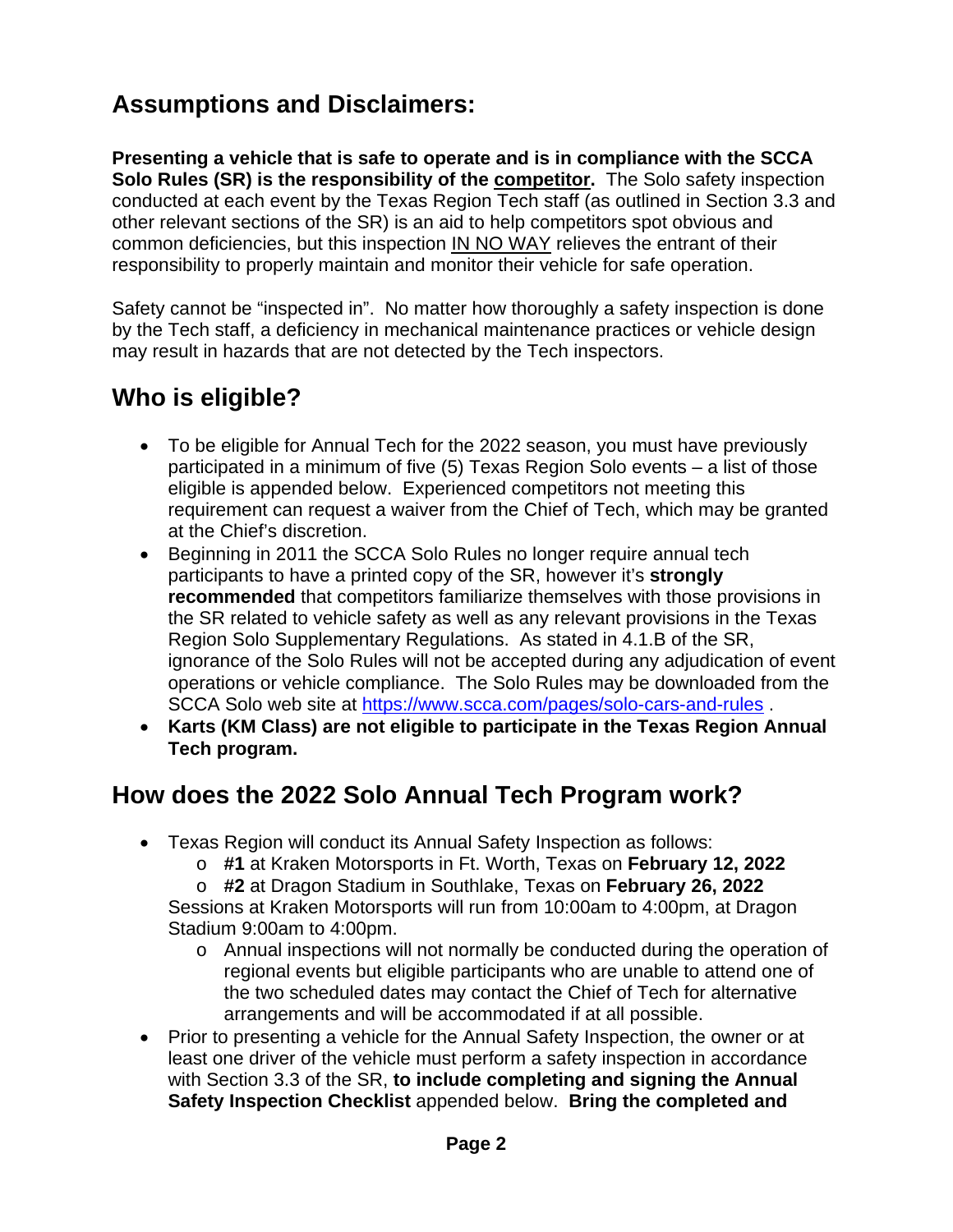**signed Annual Safety Inspection Checklist** to the annual tech site, along with the corresponding vehicle. The Tech inspector will use the form to complete the annual tech process.

- The vehicle **must** be presented for inspection in the same condition it will compete, including class letters and numbers in full compliance with Section 3.7 of the SR. If any electronic equipment (cameras, video cameras, data logging equipment, etc.) will be used during competition, those must be installed in the vehicle during inspection to allow verification of adequate and safe installation. Competitors need not have their competition tires mounted on the vehicle, but must present them for inspection along with the competition wheels to be used.
- Any personal safety equipment required by the SR, **including helmets**, must also be presented for inspection along with the vehicle.
- For any "open" vehicle with a racing harness installed, all intended drivers of the vehicle must be present during inspection to allow the Tech staff to verify roll structure clearance.
- Tech staff will inspect each vehicle and all personal safety equipment to verify compliance and upon completion of the inspection will indicate either pass or fail on the inspection form. **If the vehicle and equipment passes, the completed form will be retained by the Chief of Tech and will serve as the Annual Safety Inspection Certification for that vehicle.**
- At least one driver of each vehicle with an Annual Safety Inspection Certification will perform an **actual** safety inspection of the vehicle **before each event**, including verification that class letters and numbers appearing on the vehicle are in **full** compliance with Section 3.7 of the SR.
- **At each Texas Region event the competitor must initial an Event Sign-Off Sheet at Tech to certify completion of an actual safety inspection for that event**, and will then receive the regular windshield tech sticker for that event. **Failure to initial the Sign-Off Sheet prior to competing will result in a DSQ for the event and may result in suspension of Annual Tech privileges for the season.**
- The Annual Safety Inspection will be honored at all Texas Region SCCA Regional Solo events for 2022.
- Vehicles which experience any on-course mechanical failure, including but not limited to any loss of parts/components of the vehicle, or vehicles which are modified in any way subsequent to the Annual Safety Inspection, **must** be reinspected by the Chief of Tech or his designee prior to further participation in any Texas Region event.
- The Annual Safety Inspection Certification is specific to the vehicle certified, not to the competitor. If a competitor changes vehicles the new vehicle is not covered by the original Certification, but the competitor may petition for an Annual Inspection of the new vehicle at the discretion of the Chief of Tech.
- The Chief of Tech, Event Chair, Chief of Safety or Solo ARE may require any competitor to present a vehicle for re-inspection if there is a reason to believe the vehicle is not in compliance with any provision of the SR related to vehicle safety. Vehicles with Annual Certification may be spot checked for compliance during any event.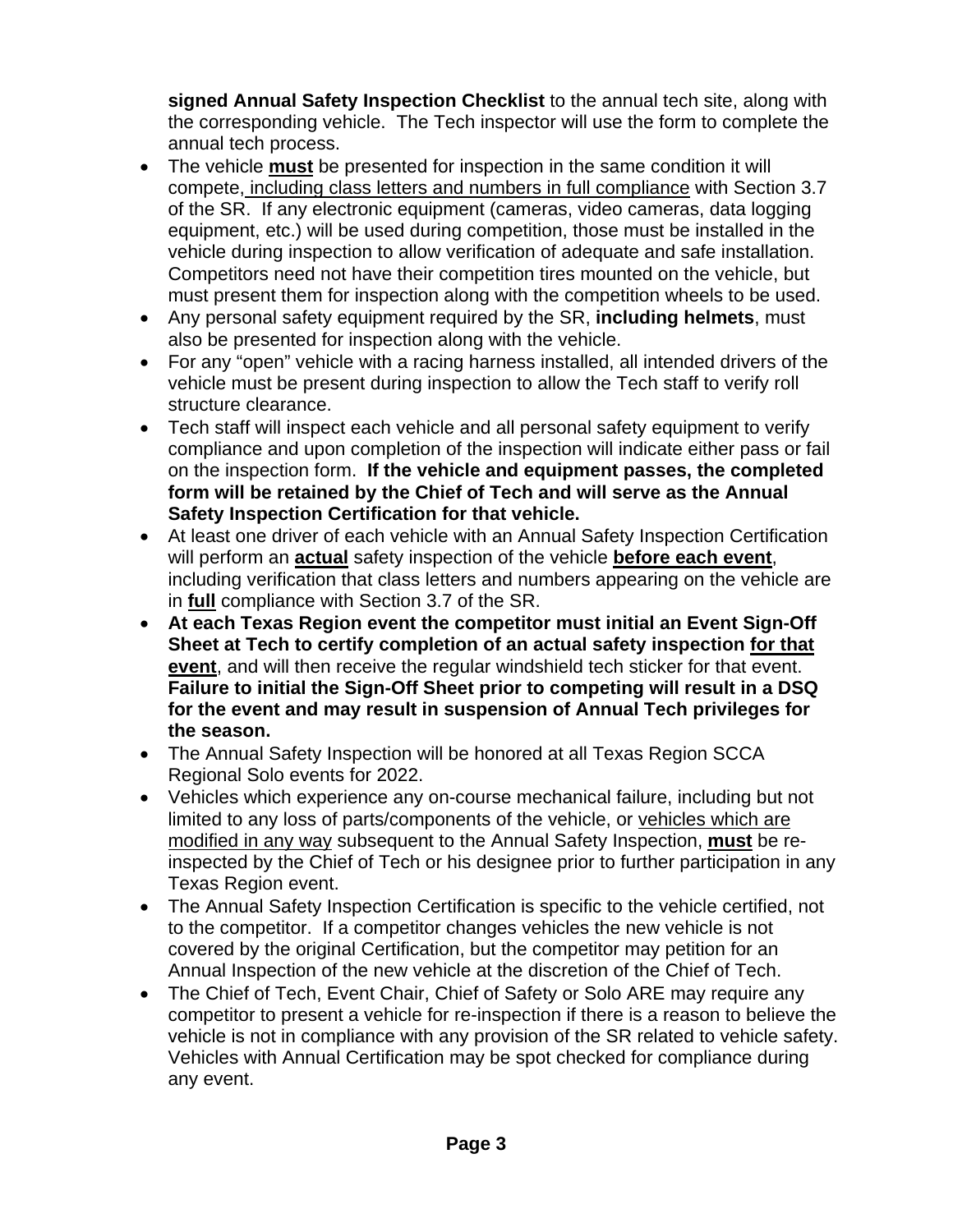# **Inspection requirements**

The following list of items is provided for guidance of participants in the Annual Tech Program but is neither intended to be a complete list of items that will be inspected nor to replace the relevant sections of the SR. The current SR and any sections of the SCCA General Competition Rules (GCR) referenced in the SR, as well as any applicable Texas Region Solo Supplementary Regulations, shall apply to the annual inspection to be performed.

- All loose items must be removed from the passenger compartment, trunk and other areas – unsecured floor mats, garage door openers, gas cans in trunk, beer cans in floorboard, etc.
- Any video camera, data acquisition equipment or similar electronics to be used during competition runs must be present for inspection, must be securely mounted whether inside or outside the vehicle, and must not interfere with driving or pose any hazard to driver, passenger or course workers. Tip: bungee cords and/or duct tape are not secure enough.
- Driver controls i.e. accelerator/brake/clutch pedals must not interfere with each other's operation, and any covers must be securely attached and provide a nonslip surface.
- Remove all snap-on hubcaps, trim rings, fender skirts, wheel center caps, or similar items. It may be necessary to remove any permanent wheel covers if doing so is required to expose lug nuts/bolts – all wheel lug nuts/bolts must be visible throughout any competition.
- All lug nuts/bolts must be tight and wheels safely mounted as designed. Vehicles may not have any missing or stripped lug nuts/bolts. Proper use of a torque wrench is highly recommended. Non-metallic wheels are not allowed unless specifically provided for in the SR.
- All tires must be in good condition with no visible belts, cord or cracks and must have measurable tread depth per the SR.
- Seat (lap) belts or harness are required and must be properly installed. Open cars or cars with T-tops or a targa top removed may not have a harness installed unless a roll structure meeting SR requirements is present. Example: a Corvette C4 with a racing harness but without an acceptable roll bar/cage may not run with the targa top removed.
- The following vehicles must have a roll bar/cage meeting SR requirements: A, B, C and F Mod, all open D and E Mod, and all open Prepared.
- Seats must be securely mounted and meet any provisions in the SR specific to the vehicle class.
- The throttle return must be positive and safe. Prepared vehicles must have a dual spring return, minimum.
- There must be no excessive fluid leaks "excessive" shall be at the Chief of Tech's discretion. All Prepared and Modified cars with vented fluid systems must have catch cans in compliance with 3.3.3.B.10 – owners of such vehicles may be required to remove any body panels necessary to verify this.
- Vehicles must be adequately muffled, and the exhaust must exit behind the driver or to the side of the car – no exceptions.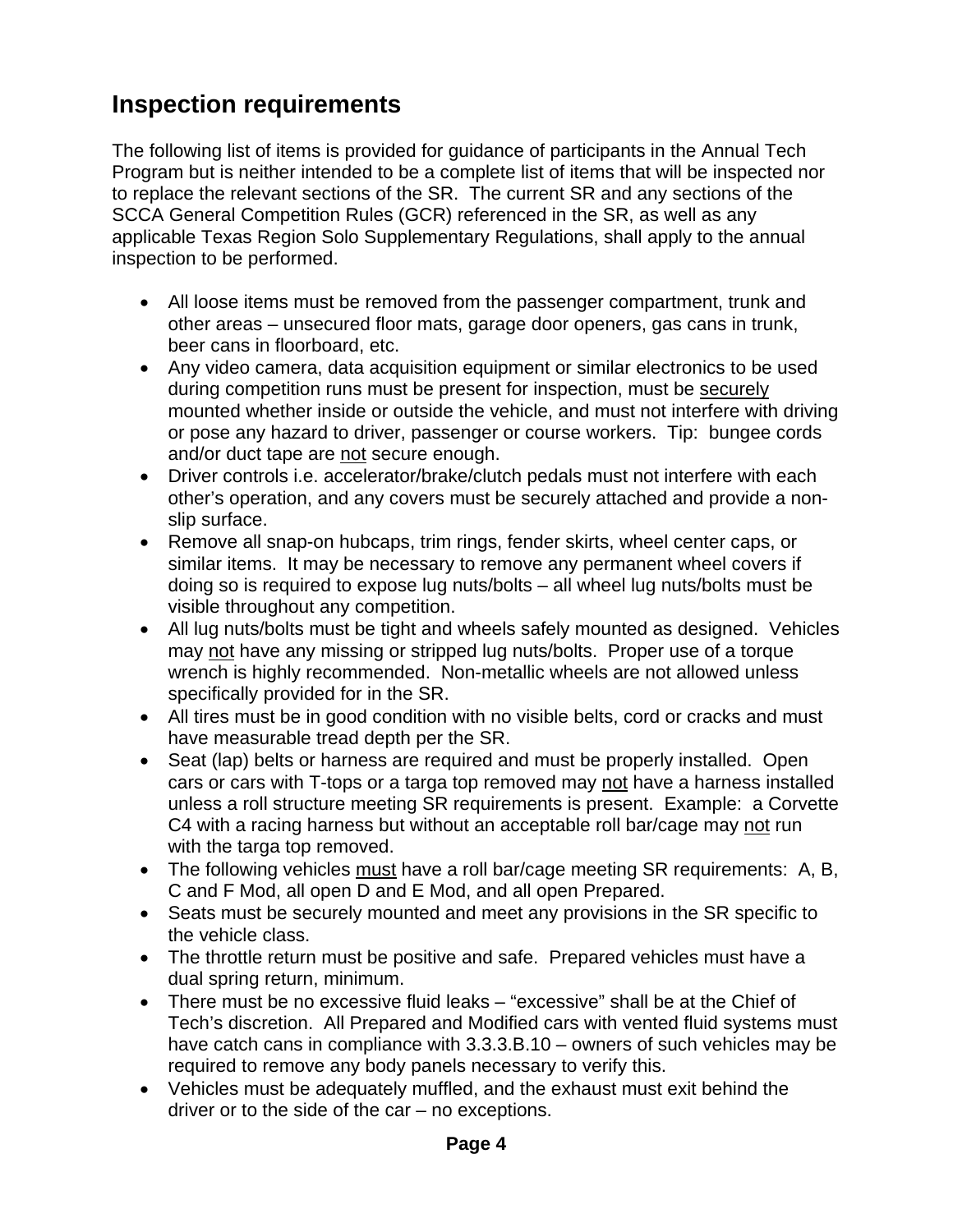- Brakes must be in good condition meaning adequate pedal, master cylinder full and fluid not excessively contaminated or aged, no cracked or excessively worn rotors, pads/linings not excessively worn (be prepared to remove wheels for inspection if requested), and no apparent leaks. A dual system is required – single OE systems are allowed but must have a separately functional e-brake. All cars except for Prepared and Modified must have a functioning e-brake.
- SP cars with a fuel cell must meet all Time Trials Level 3 safety standards, including rollover protection and presence of a functional fire extinguisher.
- Wheel bearings, shocks, steering and suspension joints must not be loose or excessively worn.
- **Battery must be securely mounted this is a very common failure, so please** make sure the battery mount is tight and both cables are secure. If a wet-cell battery has been relocated it must be in a marine-type container, and the "hot" terminal must be covered/insulated regardless of battery type.
- "Flex" fans are not allowed.
- Helmets must be presented for inspection, must be in good condition and meet the requirements of SR 4.3.1. Any participant in a vehicle without a full windshield must also have a face shield, goggles or similar face protection. Open wheel cars and formula cars require a full-face helmet. A Texas Region helmet sticker will be affixed to compliant helmets and must be present on the helmet during all regional events.
- Shoes may be inspected, or not, but drivers are cautioned that during competition shoes covering the entire foot must be worn.
- Prepared cars are required to have a sealed firewall between the engine and the passenger compartment. Refer to SR 17.2.F for details.

Additional items for Mod cars:

- A chain drive must have a cover/shield.
- Standard transmission cars must have a scattershield/bellhousing.
- Cars must have an external master switch that disables all electrical power, in a standard location and properly marked.
- RWD D and E Mod cars must have a driveshaft hoop.
	- o Note: D and E Mod cars are exempt from scattershield/master switch/driveshaft hoop requirements if running on DOT tires.
- Any ballast must be securely attached.
- If fluid lines run over a belly pan, the pan must have drain holes.
- "Specials" must have a roll bar extending at least 2" above driver's helmet in normal driving position and a head restraint to prevent rearward head movement per the SR, and must have a minimum 5-point driver restraint system.

# **Mandatory Car numbers:**

Participants in the Annual Tech Program are considered to be experienced drivers who will set an example for Novice and less-experienced competitors, thus strict compliance with Section 3.7 of the SR regarding class letters and car numbers is expected and will be part of the Annual Safety Inspection – no exceptions. Because Tech will not "see" cars with Annual Tech prior to each event to verify compliance with this requirement,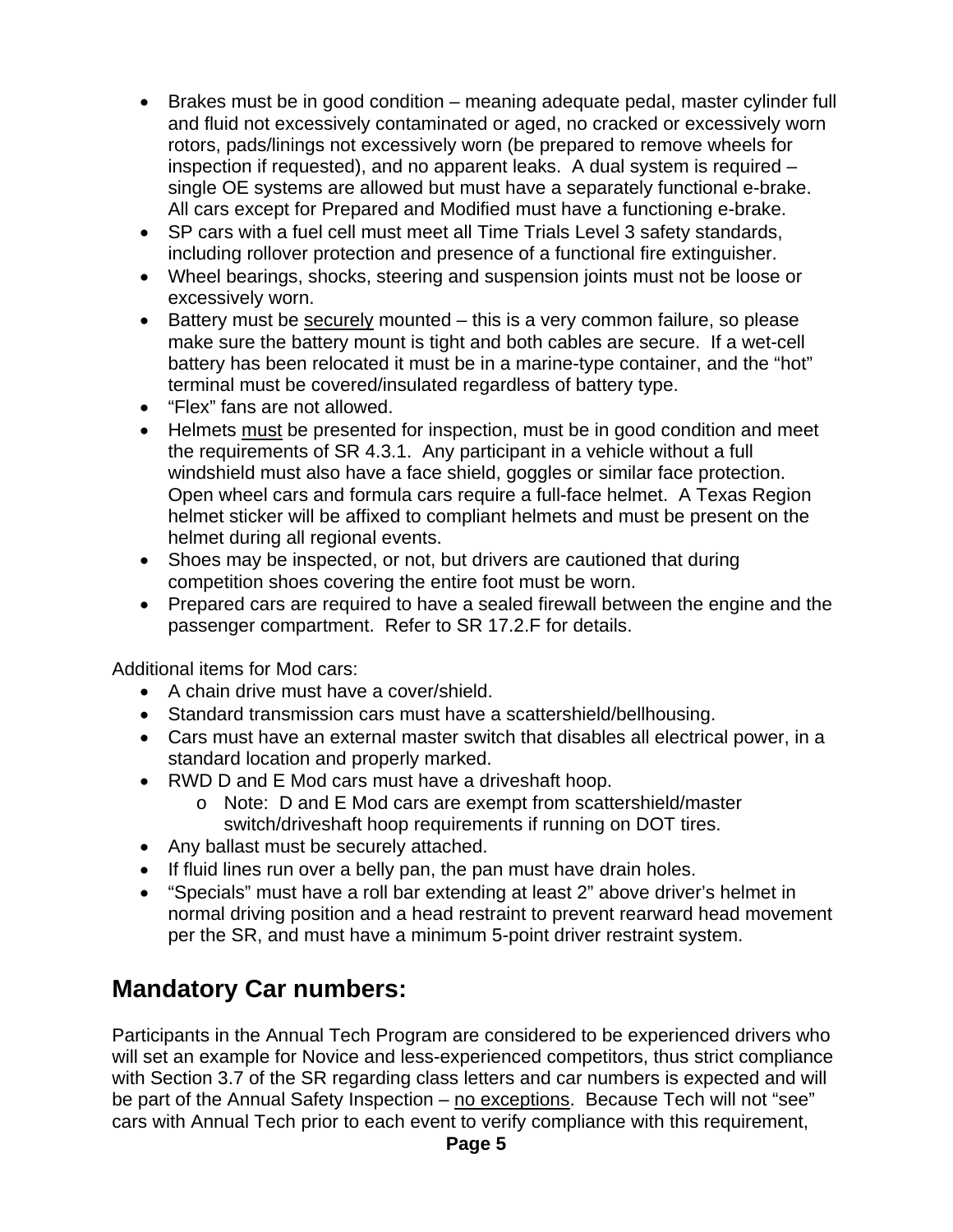## **temporary vehicle identification (example: taped-on letters/numbers) is not acceptable for Annual Tech.**

As a reminder:

- Class letters and numbers must be adjacent (i.e. next to each other), and affixed to both sides of the car on vehicle bodywork, **not on windows**.
- Only one set of numbers and class letters can be visible on each side during competition.
- Class is represented by upper case letter abbreviation. Please leave the stylistic hard-to-read letters/numbers to the drifters.
- All numbers and letters (including the "1" for two-driver cars, the "L" for ladies classes, the "X" for X-Class, etc.) must use the same typeface and color and must provide enough contrast to the background color to be clearly and easily read by Timing and course workers even when the car is at speed. Sufficient contrast will be determined by the Chief of Tech.
- Numbers must be a minimum of 8" tall and have a stroke width of  $1.25" a$ template may be used to check this, so measure carefully.
- Eletters must be a minimum of 4" tall with a stroke width of  $0.75"$  a template may be used for this as well.

# **Failed vehicles:**

Vehicles which fail the Annual Safety Inspection for one or more issues but pass in all other respects may have those issues corrected prior to the next Texas Region SCCA event and the vehicle may then be presented to the Chief of Tech for re-inspection of those areas which previously failed. If found acceptable at that time, the vehicle will receive an Annual Safety Inspection Certification valid for the rest of the 2022 season.

Vehicles which are found to be in poor operating condition or which exhibit obvious indications of poor maintenance shall be deemed ineligible for the Annual Tech Program, and will require inspection at each Solo event. Specific failure items shall be noted to allow the participant to apply appropriate corrective action prior to the next event in which the vehicle is entered.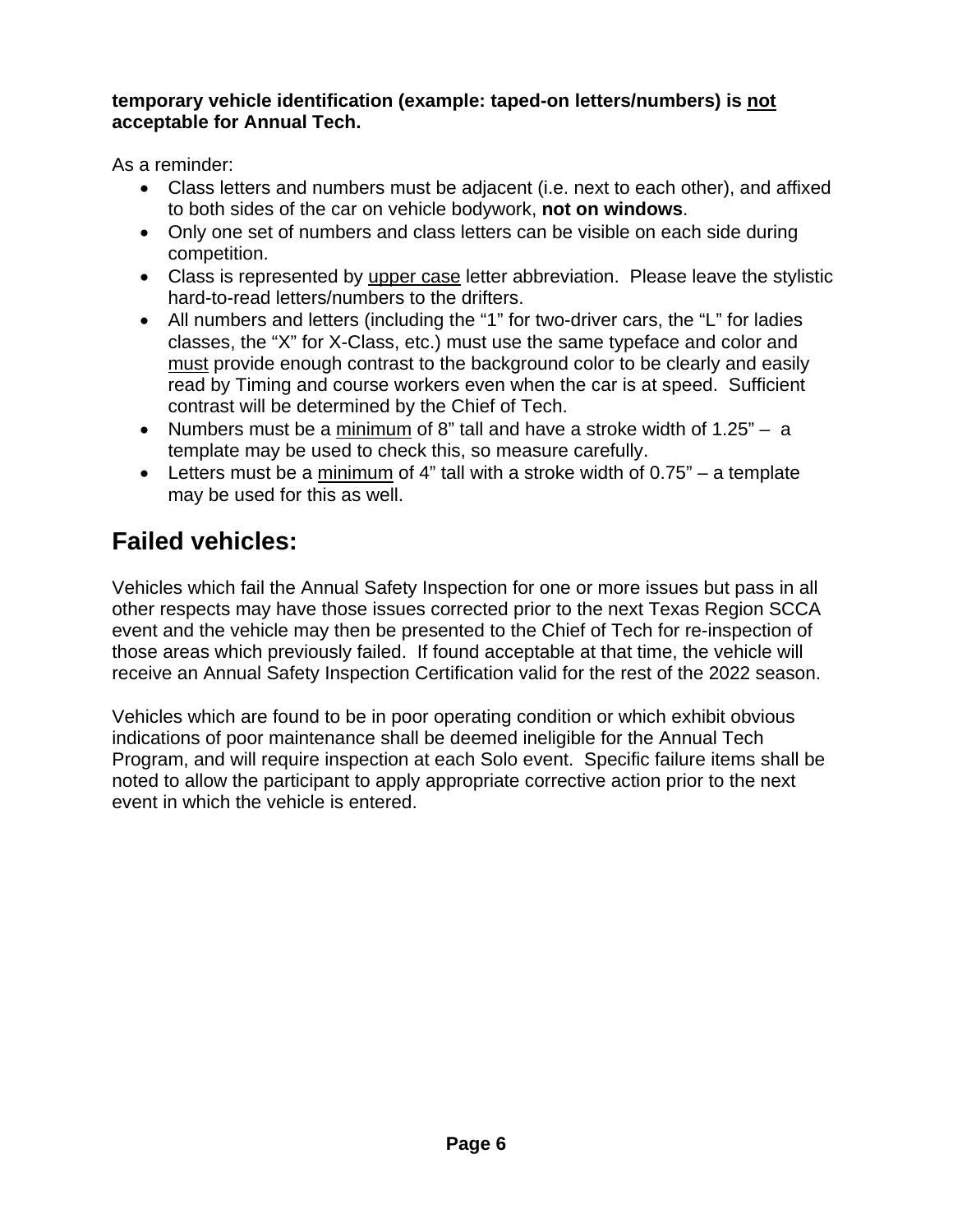Abadie, Skip Castillo, Armando Forwerck, Paul Abbott, Kevin **Castro, Raven Ruiz** Castro, Raven Ruiz Franco, Andy Abu Suleiman, Ghaith Chen, Jimmy Freeman, Brian Adams, Phillip Cheslock, Ray Freeman, Randy Cheslock, Ray Freeman, Randy Alarcon, Arturo **Chin, Ryan Frisbie, Curtis** Chin, Ryan Frisbie, Curtis Alfaro, Mirabella **Christopher, K J** Fruth, David Alston, Robert **Clark, John Furlong, Miles** Clark, John Furlong, Miles Altman, Jason Clarke, Colin Garabedian, Ryan Altschul, Jonathan Clarke, Michael Garcia, Christopher Anderson, David **Clement, Tavish Garpne, Carpne, Carpne**, Kevin Anderson, Eric **Cloud, Reid** Cloud, Reid **Gillett, Mark** Angus, Dave Cobb, Michael Glowicz, Daniel Askins, Andrew **Council, Mark** Guncil, Mark Glowicz, Janet Atkins, Wayne Countryman, Justin Glowicz, Norman Attia, Ashraf **Covington, Doug Coving Coving Coving Coving Coving Coving Coving Coving Coving Coving Coving Coving Coving Coving Coving Coving Coving Coving Coving Coving Coving Coving Coving Coving Coving Coving Coving Co** Ayuso, Ryan Craig, Chris Craig, Chris Craig, Chris Gordon, Jesse Bailey, Bob Cram, Charles Grady-Taylor, Tyler Ball, Charles **Dahlen, Trevor** Graff, Sam Bass, Ann **Daleo, Justin Grice, Jonathan** Bass, Ann Bass, Jeremy **Dan, Brandon** Hall, Joel **Hall**, Joel **Hall** Bass, Jubilee **Daniels, Sam Hamman, Thomas** Daniels, Sam Hamman, Thomas Beatty, Jon **Danoski, Mike** Hannah, Carl Beatty, Jon Belknap, Bonnie and D'Arcy, Tom and Harrell, Don Bergeron, Tom **Del Rio, Walter Harrison, Mick** Bergin, Ann **Brookerson, Briannia, Brookerson, Briannia**, Doweidt, Mike **Henderson, Briannia, American**, Briannia Bergin, Tim **Example 20 Times Convention** Doweidt, Thomas **Henry, Tyson** Billue, Brent **Dunham, Ryan** Dunham, Ryan Hill, James Blythe, Luke **Dusold, Mike Dusold, Mike** Hills, Doug Bocanegra, Diego **Eberlein, Sharon Eberlein, Sharon** Holzmann, Michael Boesche, Tim **Eberlein, Steve** Howard, Robert Bowman, Curtis **Ebersole, Conor** Free Hrbacek, Justin Bowman, Noel **Echels, Randall** Hyde, Trent Hyde, Trent Boyd, Barry Edwards, Josh Jan, Jerrett Brau, Luis **Elliott, Michael Inc. Accompanying Contract Contract Contract Contract Contract Contract Contract Contract Contract Contract Contract Contract Contract Contract Contract Contract Contract Contract Contract Cont** Brooks, Brian and Elliott, Spencer and Harrett, Bruce Brown, Georgia **Elmore, Colin** Elmore, Colin Jeter, Jeri Brown, Jack Elmore, Phil Johnson, Korben Buchanan, Brian Engels, Nicholas Johnson, Mitchell Bunch, Jim Entriken, E.L.F (Buck) Jones, Anthony Burlew, Justin **Entriken, Tammi** Jones, David Burnidge, Taylor **Fair, Amy Communist Communist Exc**ent Connect American Connect American Connect American Connect Cameron, Mark Fair, Terry Theory Cameron, Mark Fair, Terry Terry Research Assembly Research Assembly Research Carinci Jr, Anthony **Flack, Brad** Flack, Brad Key, Eric Carinci, Anthony **Fleming, Charles** Fleming, Charles King, Forest Carmell, Nicholas **Flowers, Elizabeth** Kramar, Gary

Carmichael, Paul Foley, Jeremy Carmichael, Paul Foley, Jeremy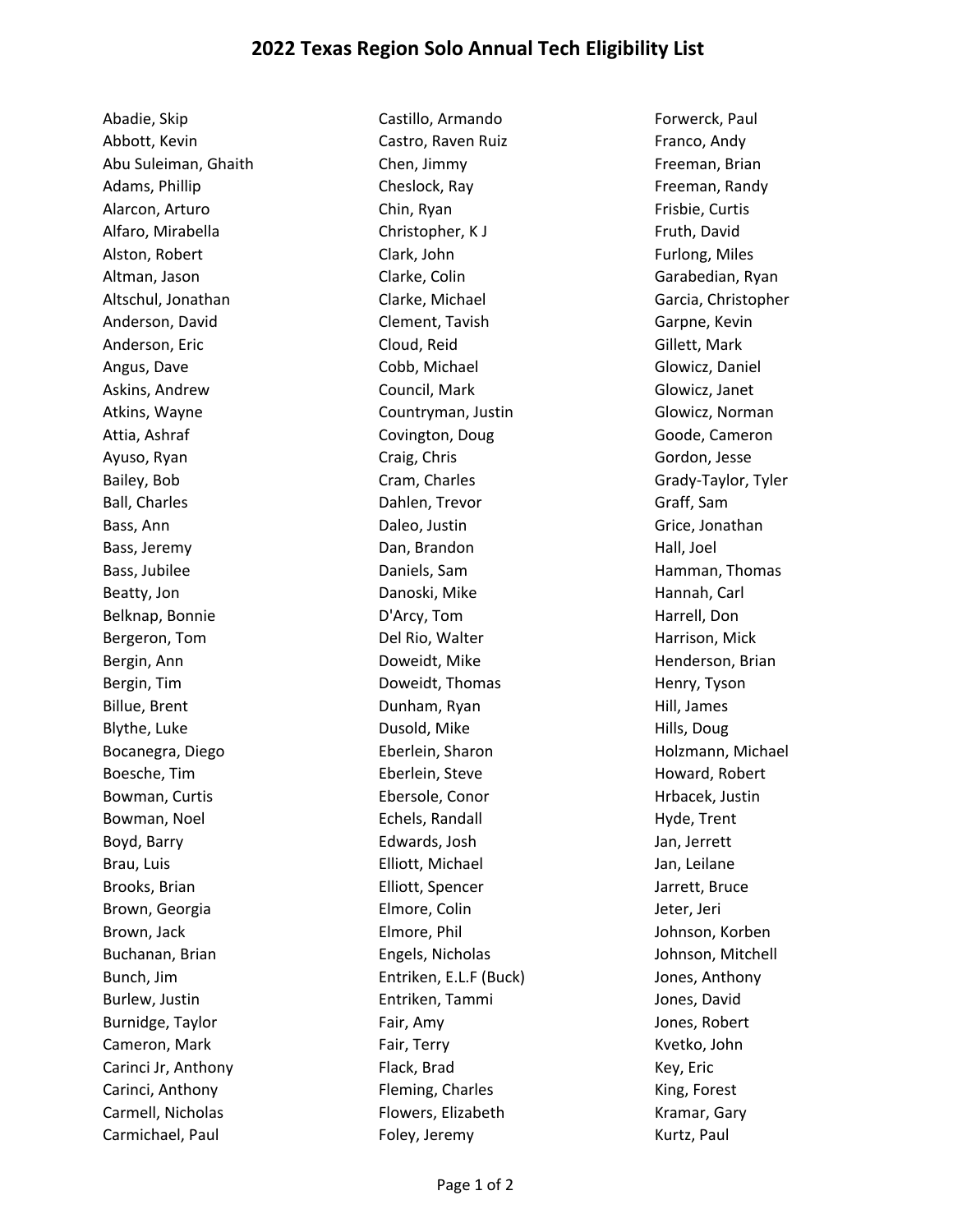Laird, Eric **Carlos Educate Contract Contract Parker, Robert Cody** Switzer, Cody Lane, Eric Patillo, Rusty Talbert, Alex Lason, Scott Paul, Darryl Tambert, Alex Lawton, Colt Payne, Blanton Tanner, Collin Ledbetter, Christopher Penner, Phillip Thao, Bee Ledbetter, Sherrie Pittmon, T. A. Thao, Theresa Lee, Brian Potts, Will Thomas, Brent Lehr, Bradley Powers, David Trinidad, Frederick Lemoine, Zachary **Price, John** Price, John Trinidad, Rodrick Lepine, Nathalie **Nationalism Community Community** Putnam, Steve Turner, Micah Turner, Micah Lin, Henry **Ray, Gerald** European Tutt, Alex Loflin, John Reeves, Chase Van Houten, Erick Loose, Brian Rhodes, Was VanMeter, Brandon Ma, Ian Rische, Sue Ann Waggoner, Roger Mahalik, Michael **Ritchey, Carey Carey Ritchey, Carey Ritchey**, Carey Mahalik, Magner, Jon Malacon, Daniel **Rivers, Chris Walker, Aaron** Rivers, Chris Walker, Aaron Marx, Keath **Rizzo, Shawn** Rizzo, Shawn Waller, Drew Mason, Tim **National Community Contract Contract Contract Contract Contract Contract Contract Contract Contract Contract Contract Contract Contract Contract Contract Contract Contract Contract Contract Contract Contract Co** Mauro, Sam Rodriguez, Aaron Waterman, Alicia Maxcy, Brad **Maxcy, Brad Construction Construction** Rodgers, Tyler Maxcossett Materman, Larry Maxcy, Jennifer **Rose, Craig Waterman**, Scott Waterman, Scott McAlister, Cole Rose, Jackson Watkins, Jonathan McCann, Brad Rose, Marcus Waygood, Evan McGill, Eric Rose, Michael Wester, James Meyer, Andrew **Rose, Scarlett** Meyer, Andrew Wetzler, Graham Miller, Jon **Schaffer, Fox** Schaffer, Fox **Willsey**, Jay Munoz, Art Schnick, Christopher Wilson, John Neff, Bob Schnick, Nicholas Whitener, David Nguyen, Peter Schwan, James Manusch Whitener, Kim Nixon, Duston Shanks, William Wheelock, Chris Nixon, Paul Slater, Brandon Wiseley, Ethan Nunez, David **Nunez, David Smart, David Communist Communist Communist Communist Communist Communist Communist Communist Communist Communist Communist Communist Communist Communist Communist Communist Communist Communist Co** Oakley, Brooks Smith, Galen O'Lone, Patrick Smith, Javid Olsen, Greg Smith, Steve Olson, Dan Smith, Tariq Osborne, Chase Spence, Joey Osborne, Dan Steider, Scott Osborne, Phil Stewart, Rob Park, Christopher Stolz, Lorin

Parker, Charles Stone, J. Brian

Lucas, Matt Richter, Kyle Vongsavath, Armstrong Lyon, Jack Rios, Larry Wagenknecht, Xavier Marx, Donna Rizzo, Alicia Walker‐Medina, Jeffrey McAdams, James **Rose, Geran** Rose, Geran Watkins, Thomas 'Grant'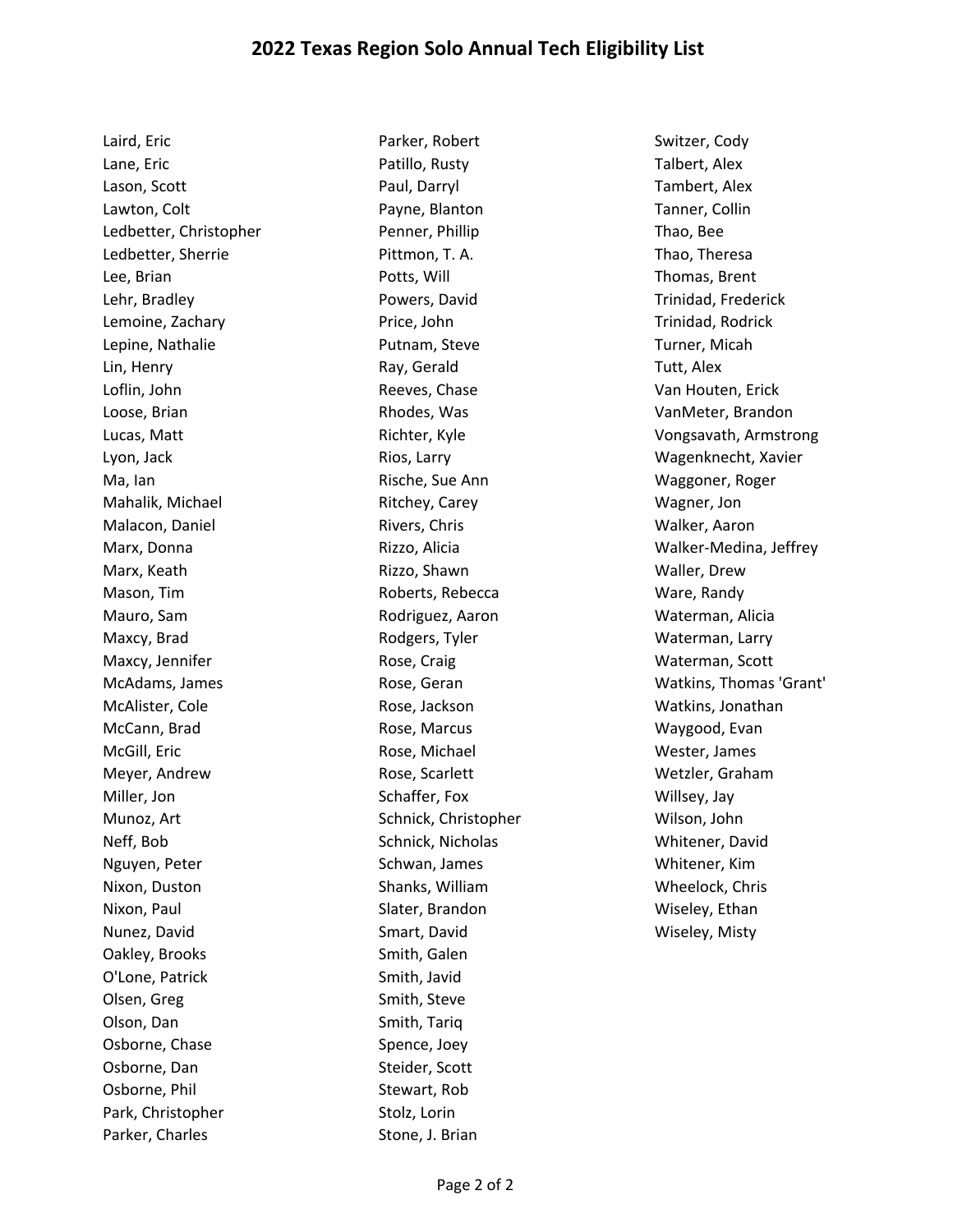

# **Texas Region Solo™**

Annual Tech Inspection Form

**2022**

| <b>Owner/Entrant Name:</b> |                | Car Number: |  |
|----------------------------|----------------|-------------|--|
| Address:                   |                | Class:      |  |
| City/State/ZIP:            |                |             |  |
| Vehicle Make:              | Vehicle Model: | Year:       |  |
| VIN:                       |                | Color:      |  |

**Note: vehicles must be presented for inspection in same condition as they will compete.**

# **ALL VEHICLES**

### INTERIOR

 All loose items removed (including floor mat if not adequately secured) Seats are fully upholstered (exc Prepared/Modified) and securely mounted Seatback/headrest reaches to middle of drivers head Required driver restraints are properly installed and in good condition Cage/roll bar, if present, conforms to GCR/SR Appendix C, & is above driver's helmet Positive throttle return Open cars - roll bar/cage present/required if driver upper body retraint is installed

Accelerator/brake/clutch covers secure and non-slip

All operator controls functional without interference

No excessive free play in steering

 Brake pedal is firm and adequate, with no leak-down Any electronics (camera, data logger, etc) to be used are securely and safely mounted

Any relocated LA battery is in marine-type container (NOT in passenger compartment)

### EXTERIOR

 No loose body panels/tops/bumpers/undertrays/etc. Any external video camera to be used is present, and safely and securely mounted

 Vehicle meets width/height requirements of SR Section 3.1 Vehicle numbers and class letters conform to SR All snap-on hubcaps/wheelcovers/wheel centers, trim rings, etc. are removed All wheel lug nuts/bolts are present, visible and tight w/adequate thread engagement Wheels are in good condition, with no visible defects, and are properly mounted Tires have measurable tread and are in good condition (no cord, cracks, etc.) Vehicle has adquate muffler(s) per SR 3.5, and does not exhibit excessive noise Exhaust exits either behind driver or to the side of the vehicle SM/SSM/P - fuel tank/cell must have min 6" ground clearance (unless within bodywork)

### BRAKES

 Brake pads/linings are not excessively worn Dual brake system, or OE single brake system, acting on each wheel Brake fluid reservoir is full, fluid is not excessively aged/contaminated No visible leaks in brake lines, at master cylinder, or at the wheels Brake disks/drums have no visible cracks or excessive wear E-brake is present and functional (all except Mod/Prepared)

All brake mounting hardware is present and properly installed Page 1 of 3

Checked Approved Rejected

Checked Approved Rejected

Checked Approved Rejected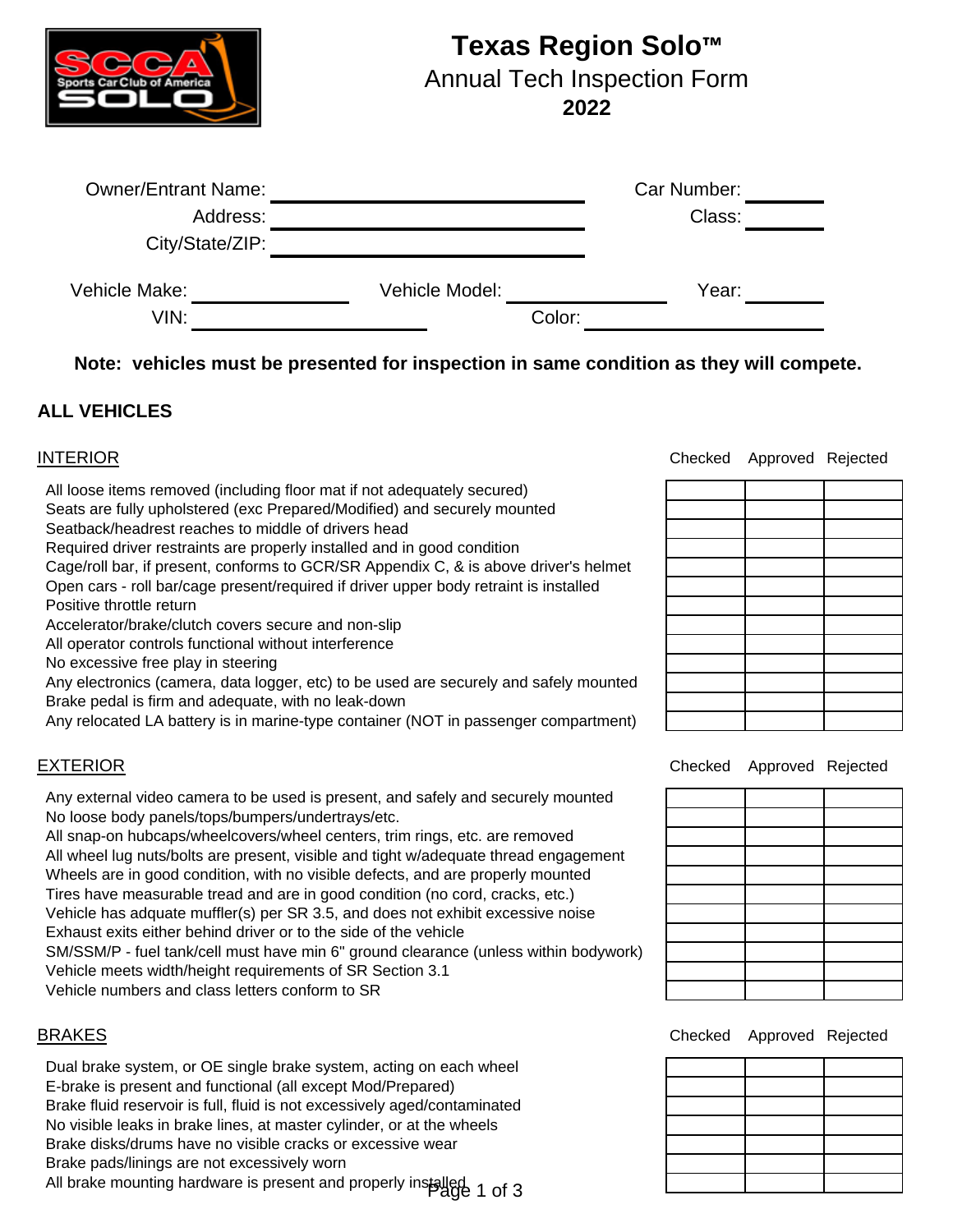#### SUSPENSION/STEERING

 Ball joints and tie rods are secure, with no excessive play Suspension arms are tight, with no excessive play and no visible defects/cracks Shocks/struts are properly mounted and have no excessive play Suspension bushings are present and have no visible damage/displacement No visible damage to springs/shocks/sway bars/wheel hubs/etc. All suspension hardware is present and properly installed Sway bar(s) are properly mounted and tight Wheel bearings are tight, with no excessive play

### ENGINE/DRIVETRAIN

 Crankcase vent system (PCV etc) not connected to exhaust system Radiator is securely mounted, cap is secure/tight, no corrosion/leaks Driveshaft/halfshafts are securely fastened, boots/mounting hardware in good condition Fluid catch tanks/reservoirs are securely attached, with no visible damage/leaks All electrical wires/harness are securely attached, with no visible fraying/damage All belts are tight and in good condition, no major cracks or fraying Power steering pump/rack/hoses are securely mounted, with no visible leaks/damage If battery is relocated from stock position, positive battery terminal is shielded/covered No loose/unsecured items/covers/caps/hoses/etc. Plug wires are secured, with no visible cracks/breakage/damage Radiator/water hoses are secure, with no visible cracks/damage/leaks Engine compartment is clean, with no visible fluid leaks Fuel lines are tight, securely mounted, with no leaks or abrasions/rubbing Battery is securely mounted and battery connections are tight

### **PREPARED/MODIFIED VEHICLES ONLY**

 AM/Specials - enclosed sides/frt/back of cockpit area at least as high as driver's waist Catch cans required are present, and minimum one quart capacity Compliant roll bar present (A/B/C/F Mod, all open D/E Mod, all open Prepared) Throttle return has at least two springs/throttle closure devices (Prepared only) Roll bar is above driver's head/helmet when seated in vehicle (min 2" for Specials) A sealed firewall is present between engine and driver compartment Drive chain (if present) is covered/shielded No fuel tank breathers vent into driver compartment Scattershield/bellhousing is present (Prepared, D/E Mod - Note 1) Electrical master cut-off switch per SR (Mod, D/E Mod - Note 1) Driveshaft hoop is present (D/E Mod RWD - Note 1) Any weight ballast is safely and securely mounted Any fluid lines in driver/passenger compartment are safely secured Oil lines in driver/passenger area are covered, or are metal braided w/AN fittings Drain holes are present in belly pan (if required) No fuel pump/filter/pressure regulator is located in driver compartment No water radiator, expansion or header tank in driver compartment Firewall and floor enclose driver's compartment to prevent entry of fire/debris (D/E Mod) If modified, fuel tank is mounted within body or has minimum 6" ground clearance A metal bulkhead is present between driver compartment and fuel tank/filler Engine oil/coolant vent tanks present (exc. on closed/unvented systems) Any fuel filler/door in driver compartment is positively fastened Bodywork has no sharp edges or dangerous protrusions

Note 1: does not apply if using DOT tires

Note 2: fuel tank requirements also apply t**<sub>ዎ</sub>§ሠሪያ≶**M<sub>o</sub>f 3

Checked Approved Rejected

Checked Approved Rejected

| Checked Approved Rejected |  |
|---------------------------|--|
|                           |  |
|                           |  |
|                           |  |
|                           |  |
|                           |  |
|                           |  |
|                           |  |
|                           |  |
|                           |  |
|                           |  |
|                           |  |
|                           |  |
|                           |  |
|                           |  |
|                           |  |
|                           |  |
|                           |  |
|                           |  |
|                           |  |
|                           |  |
|                           |  |
|                           |  |
|                           |  |